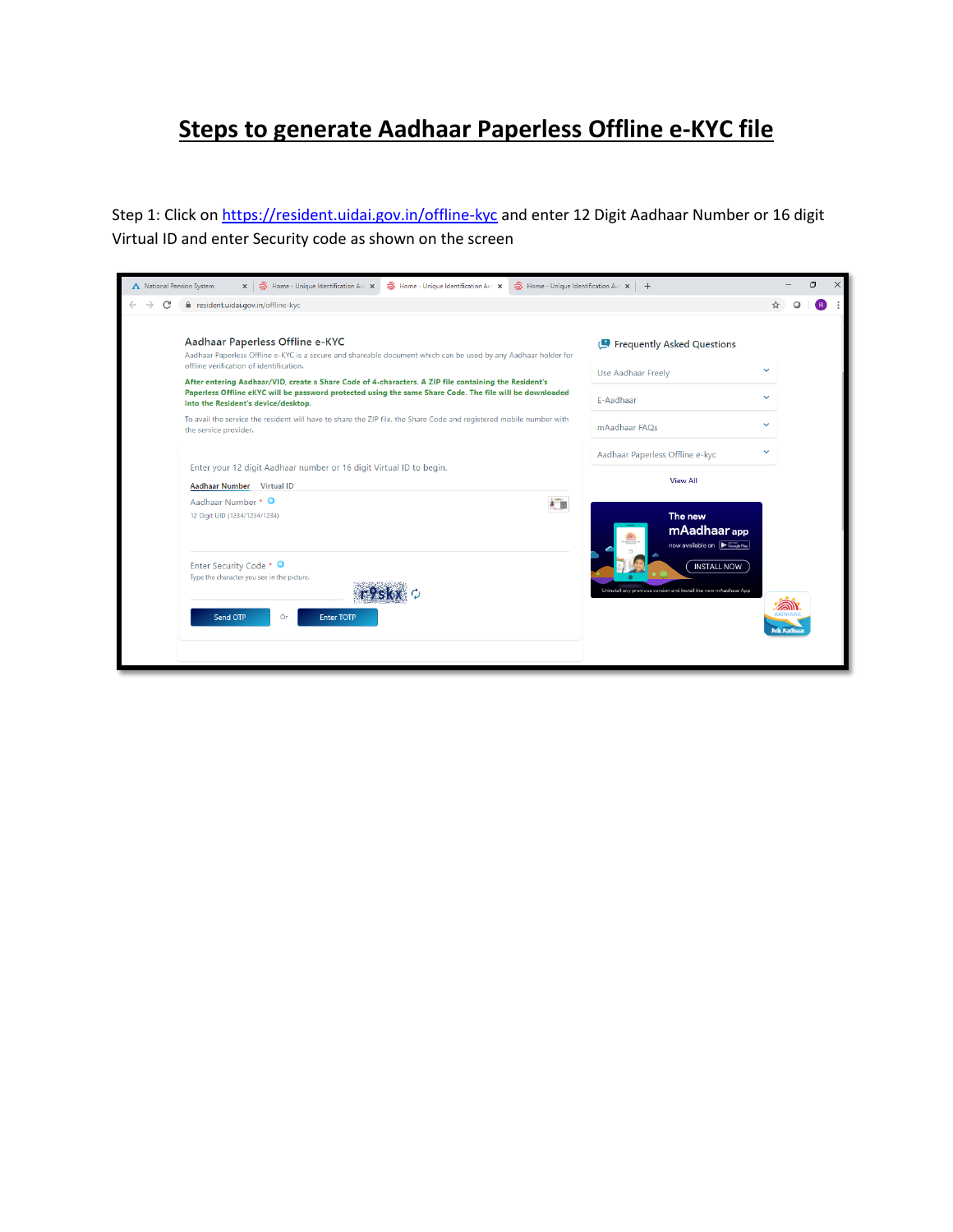| Home - Unique Identification Aut X<br>$\widehat{\mathbb{R}}$ Home - Unique Identification Aut $\times$ $+$<br>A National Pension System<br>A Home - Unique Identification Aut X<br>$\times$ |                                                                                                                                                                                                                                                                                                                                                                                                                                                                                                                                                                                 |                                                                                       |                                             |
|---------------------------------------------------------------------------------------------------------------------------------------------------------------------------------------------|---------------------------------------------------------------------------------------------------------------------------------------------------------------------------------------------------------------------------------------------------------------------------------------------------------------------------------------------------------------------------------------------------------------------------------------------------------------------------------------------------------------------------------------------------------------------------------|---------------------------------------------------------------------------------------|---------------------------------------------|
| С                                                                                                                                                                                           | e resident.uidai.gov.in/offline-kyc                                                                                                                                                                                                                                                                                                                                                                                                                                                                                                                                             |                                                                                       |                                             |
|                                                                                                                                                                                             | Aadhaar Paperless Offline e-KYC<br>Aadhaar Paperless Offline e-KYC is a secure and shareable document which can be used by any Aadhaar holder for<br>offline verification of identification.<br>After entering Aadhaar/VID, create a Share Code of 4-characters. A ZIP file containing the Resident's<br>Paperless Offline eKYC will be password protected using the same Share Code. The file will be downloaded<br>into the Resident's device/desktop.<br>To avail the service the resident will have to share the ZIP file, the Share Code and registered mobile number with | <b>P</b> Frequently Asked Questions<br>Use Aadhaar Freely<br>E-Aadhaar                | $\checkmark$<br>$\checkmark$<br>$\check{ }$ |
|                                                                                                                                                                                             | the service provider.<br>Enter your 12 digit Aadhaar number or 16 digit Virtual ID to begin.<br>Aadhaar Number Virtual ID                                                                                                                                                                                                                                                                                                                                                                                                                                                       | mAadhaar FAOs<br>Aadhaar Paperless Offline e-kyc<br><b>View All</b>                   | $\check{ }$                                 |
|                                                                                                                                                                                             | Aadhaar Number * ⊘<br><b>D</b><br>12 Digit UID (1234/1234/1234)<br><b>XXXXXXXXXXXX</b>                                                                                                                                                                                                                                                                                                                                                                                                                                                                                          | The new<br>mAadhaar app<br>now available on $\sqrt{\sum_{\text{Google Pay}}$          |                                             |
|                                                                                                                                                                                             | Enter Security Code * O<br>Type the character you see in the picture.<br>r 9 s k x<br>Please Enter Valid Captcha<br>Send OTP<br><b>Enter TOTP</b><br>Or<br>https://resident.uidai.gov.in/offline-kyc#aadhaar-number                                                                                                                                                                                                                                                                                                                                                             | <b>INSTALL NOW</b><br>Uninstall any previous version and Install the new mAadhaar App | <b>Isk Aadha</b>                            |

Step 2: Click on the button "Send OTP" to receive an OTP from UIDAI to the mobile number linked to Aadhaar. To get the OTP as an automated call to the mobile number linked to Aadhaar, click on button "Enter TOTP".

Step 3: Below the buttons, enter a 4 character Share Code as per your choice and OTP received on the registered mobile.